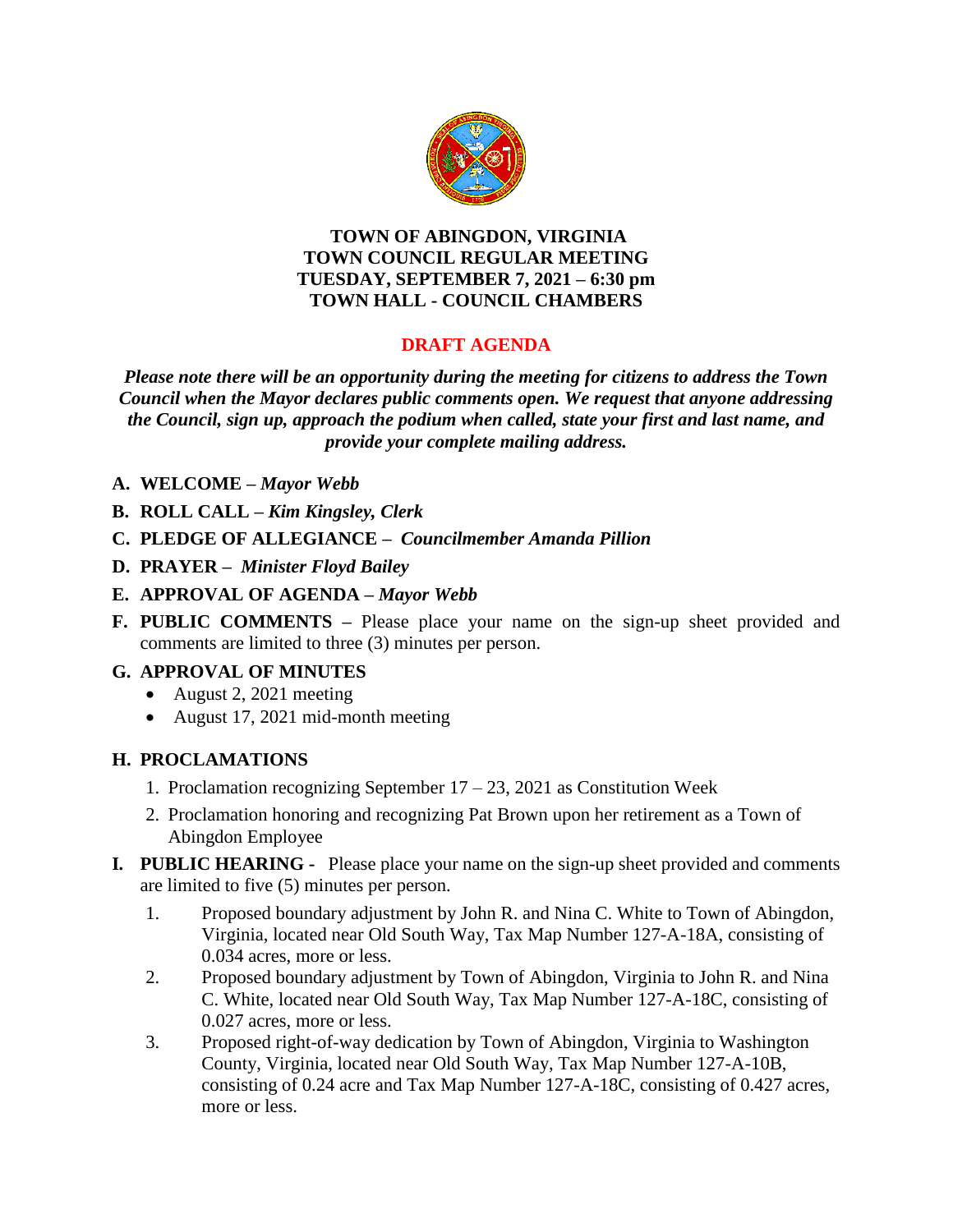- 4. Proposed right-of-way dedication by the Town of Abingdon, Virginia and the Town of Damascus, Virginia to Washington County, Virginia consisting of 0.187 acres, more or less.
- 5. Public Hearing lease between the Town and David Millsap dba Millsap Farms for property located at Harmony Hills Lane, Tax Map No. 086-12-5, consisting of 24.185 acres, more or less.

### **J. RESOLUTIONS**

- 1. Resolution supporting VDOT Transportation Alternative Program for Boone Street pedestrian improvements project – *Michael Surrett, Senior Management Assistant*
- 2. Resolution approving Virginia Clean Water Financing and Assistance Program Southwest Virginia Pilot Program – *Tyler Vencill, Engineer*
- 3. Resolution appointing Coordinator of Emergency Management *Chief Holbrook, APD*

# **K. FIRST READING OF ORDINANCES**

# **L. SECOND READING OF ORDINANCES**

# **M. CONSIDERATION OF BIDS**

### **N. NEW BUSINESS**

### **O. OLD BUSINESS**

- 1. Approval of plat for proposed boundary adjustment by John R. and Nina C. White to Town of Abingdon, Virginia, located near Old South Way, Tax Map Number 127-A-18A, consisting of 0.034 acres, more or less; and proposed boundary adjustment by Town of Abingdon, Virginia to John R. and Nina C. White, located near Old South Way, Tax Map Number 127-A-18C, consisting of 0.027 acres, more or less.
- 2. Approval of plat for proposed right-of-way dedication by Town of Abingdon, Virginia to Washington County, Virginia, located near Old South Way, Tax Map Number 127- A-10B, consisting of 0.24 acre and Tax Map Number 127-A-18C, consisting of 0.427 acres, more or less; and proposed right-of-way dedication by the Town of Abingdon, Virginia and the Town of Damascus, Virginia to Washington County, Virginia consisting of 0.187 acres, more or less.
- 3. Approval of lease between the Town of Abingdon and David Millsap dba Millsap Farms for property located at Harmony Hills Lane, Tax Map No. 086-12-5, consisting of 24.185 acres, more or less.

# **P. MISCELLANEOUS BUSINESS AND COMMUNICATIONS FROM TOWN MANAGER**

1. Economic Development and Tourism Update – *Tonya Triplett, Director of Economic Development and Tourism/Asst. Town Manager*

# **Q. COUNCIL MEMBER REPORTS**

#### **R. CLOSED SESSION**

1. Closed session permitted by Code of Virginia, Section 2.2-3711(A)(3), a matter involving disposition of publicly held property because discussion in an open meeting would adversely affect our bargaining position.